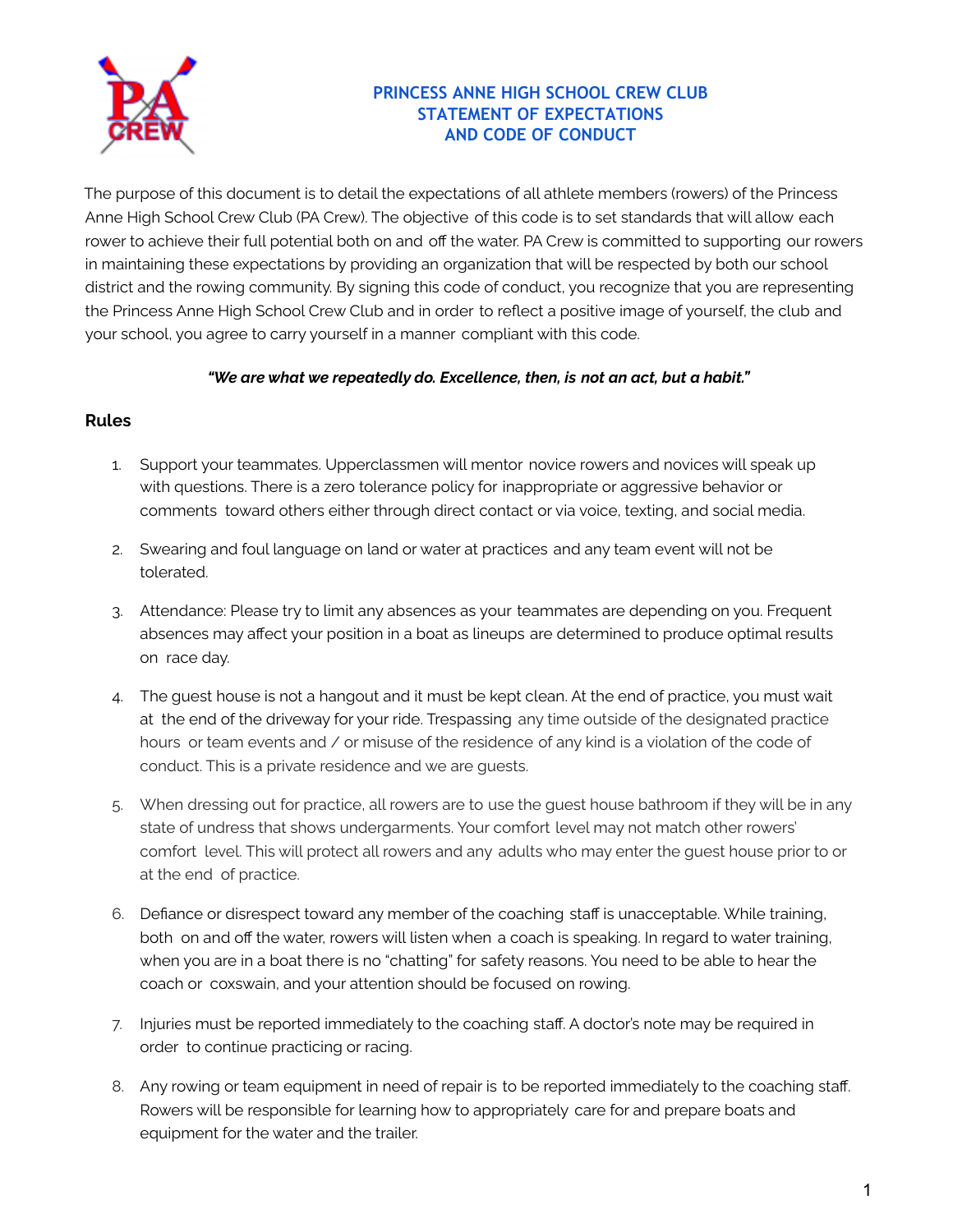- 9. Proudly represent your school and the PA Crew Club. Bring your best self to every practice, event, and race by taking care of your body and mind. There is a zero tolerance policy for use, abuse, possession, and selling of drugs, tobacco or alcohol. Smoking is prohibited.
- 10. Rowers agree to adhere to this code of conduct at all regattas. Expected behavior includes:
	- a. Rowers will arrive on time, in uniform, and be ready to race.
	- b. Rowers must be courteous to officials, volunteers, and other crew teams. Unsportsmanlike conduct, swearing, and foul language on land or water will not be tolerated and will result in a boat's disqualification from a race.
	- c. Rowers are expected to know when they are racing, and be on time ready to row.
	- d. Rowers will dress and pack appropriately for the weather. Layers are a must for cold weather.
	- e. Rowers will be respectful of vendors. Anyone caught stealing will be removed from the team.
	- f. Rowers will clean up after themselves and assist in ensuring no trash is left on the regatta grounds.
	- g. Parents must drive their rower/child to the regatta.
	- h. Parents are encouraged to volunteer for duties on regatta days. Eastern Virginia Scholastic Rowing Association (EVSRA), our parent rowing club, is a volunteer organization and without extensive volunteer participation, regattas would not be possible. When volunteering, priority should be given to choosing EVSRA volunteer duties assigned to PA Crew. It is our responsibility as an EVSRA Member Team to fill these positions. Examples include: Parking duties, timers, stake boat holders, cleanup, lunches for officials, etc…
- 11. Rowing is a physically demanding sport. Athletes are expected to maintain a healthy diet and fuel their bodies before and after workouts and races to achieve optimal results.
- 12. Rowers will remain in good academic standing.
- 13. Violation of the code of conduct may result in disciplinary action imposed by the PA Crew Club Board of Directors including warning, removal from a race, or removal of an athlete from the roster. Removal from the team due to misconduct resulting in a violation of the code will forfeit any refund of paid dues.

I have read and understand the above Statement of Expectations and Code of Conduct and agree to abide by its guidelines at all Princess Anne High School Crew Club team and rowing activities. I understand that if I do not follow this Statement of Expectations and Code of Conduct, as outlined above, the PA Crew Club Board of Directors will make a determination for appropriate action to address the misconduct.

|                                                                                                                          | Parent |  |
|--------------------------------------------------------------------------------------------------------------------------|--------|--|
|                                                                                                                          |        |  |
|                                                                                                                          |        |  |
| Date<br>and the control of the control of the control of the control of the control of the control of the control of the |        |  |
| Date                                                                                                                     |        |  |